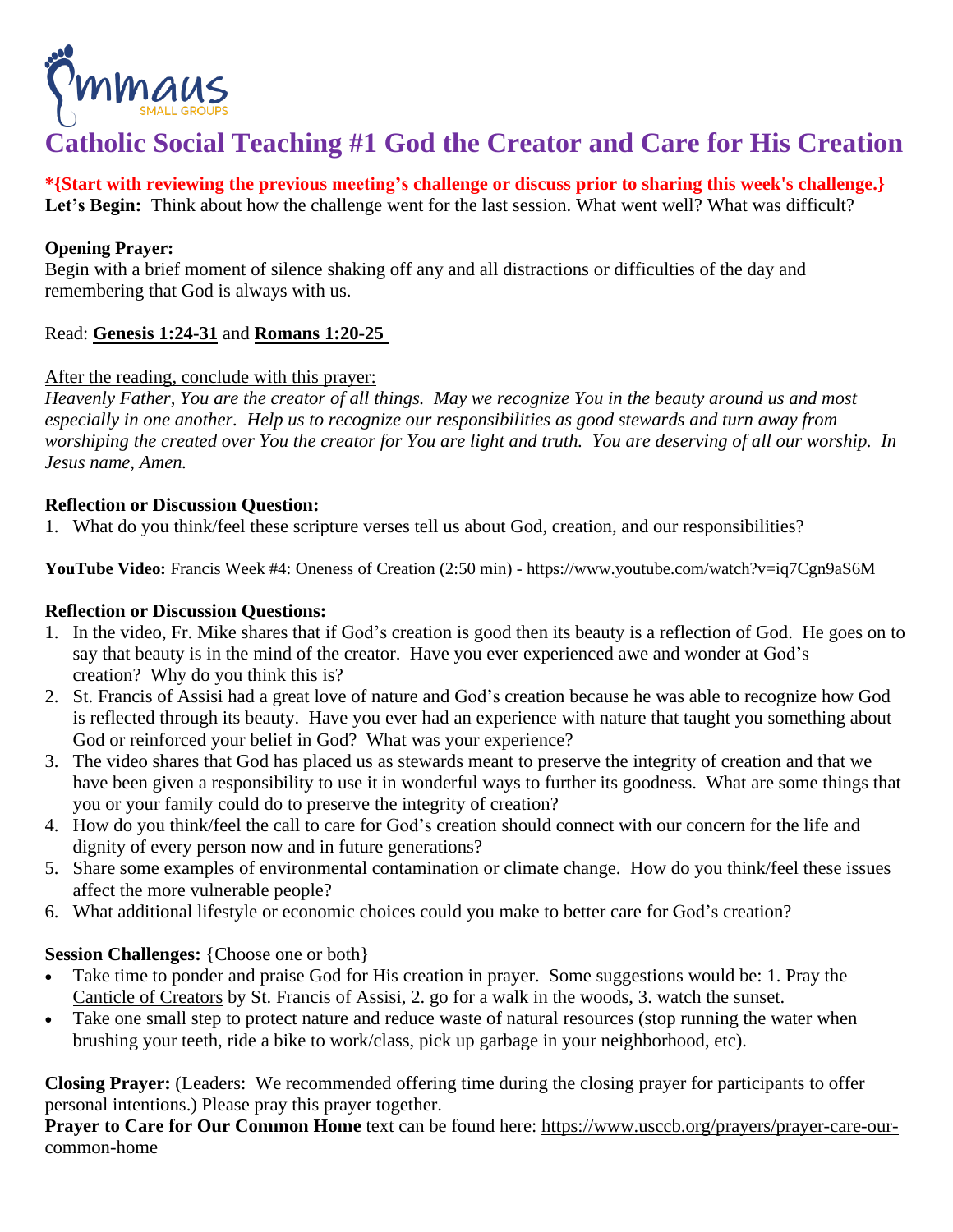

# **Catholic Social Teaching #2 Life and Dignity of the Human Person**

**\*{Start with reviewing the previous meeting's challenge or discuss prior to sharing this week's challenge.}** Let's **Begin:** Think about how the challenge went for the last session. What went well? What was difficult?

**Opening Prayer:** Begin with a brief moment of silence shaking off any and all distractions or difficulties of the day and remembering that God is always with us. Ask those present to carefully pay attention to each of these readings and how they relate to Life, Dignity and how we are called to live.

## Read: **[Genesis](https://bible.usccb.org/bible/genesis/1?27) 1:27 and Psalm [139:13-16](https://bible.usccb.org/bible/psalms/139?13) and [Matthew](https://bible.usccb.org/bible/matthew/22?39) 22:39** and **[Matthew](https://bible.usccb.org/bible/matthew/25?37) 25:37-4[0](https://bible.usccb.org/bible/genesis/1)**

## After the reading, conclude with this prayer:

Heavenly Father, You have made us IN love and for love. Help us this day to better appreciate the awe-inspiring fact that You made each person with dignity and infinite value in Your image. May we learn to view every person around us *through Your loving lens. We ask this through the most sacred heart of Jesus. Amen.*

## **Reflection or Discussion Question:**

1. What stood out to you from each of these readings in relation to life and dignity for all? What does it mean to you to be created in God's image?

**YouTube Video:** CST 101|Life and Dignity of the Human Person (3:27 min) - <https://www.youtube.com/watch?v=ABRl2ZSs58E>

## **Reflection or Discussion Questions:**

- 1. Why do you think/feel human dignity is important?
- 2. Are there people in your life in whom it is easy to see God's image?
- 3. In what ways do you struggle with human dignity issues? In what ways have you experienced others or society speak or use people as objects?
- 4. As people of faith who believe in Christ's life, death, and resurrection, why do we have a special call to ensure that every person's life and dignity is respected?
- 5. Jesus (through His body the Church) teaches that every person has infinite value but people don't always like to embrace this teaching. Have there been times when you shared Christ's truth about human dignity (i.e. terrorism, war, abortion, violence, euthanasia) in love and it hasn't been accepted well?
- 6. What are ways that we can promote human life and dignity and make a difference?

## **Session Challenges:** {Choose one or both}

- Do more research on the Church's position on human dignity. Start by reading these sections of the Catechism of the Catholic Church: 356-356 and 2270-2275.
- Pray to have patience with a particular individual that you find difficult to get along with. Make an effort to speak kindly to them and pray for their wellbeing.

**Closing Prayer:** (Leaders: We recommended offering time during the closing prayer for participants to offer personal intentions.) Please pray the following prayer together.

*Prayer for Life and Dignity – Copies can be found at <https://www.usccb.org/prayers/prayer-life-and-dignity>* Eternal God, creator and sustainer of life, bless us with the courage to defend all life from conception to natural death. Bless us with the strength to respect all peoples from east to west, from north to south, so that we may truly follow the call of Jesus to be neighbor. We ask this in the name of Jesus, who lives and reigns with You and the *Holy Spirit. Amen*

**Additional Reading:** If you struggle with understanding or explaining the Catholic Church's position on human dignity or abortion, do some additional research. Two recommended sources are: [https://www.vatican.va/content/john](https://www.vatican.va/content/john-paul-ii/en/encyclicals/documents/hf_jp-ii_enc_25031995_evangelium-vitae.html)[paul-ii/en/encyclicals/documents/hf\\_jp-ii\\_enc\\_25031995\\_evangelium-vitae.html](https://www.vatican.va/content/john-paul-ii/en/encyclicals/documents/hf_jp-ii_enc_25031995_evangelium-vitae.html) and <https://www.catholicscomehome.org/your-questions/moral-issues/abortion/>

*This outline was created with resources taken Catholic Relief Services from <https://www.crs.org/resource-center/CST-101>*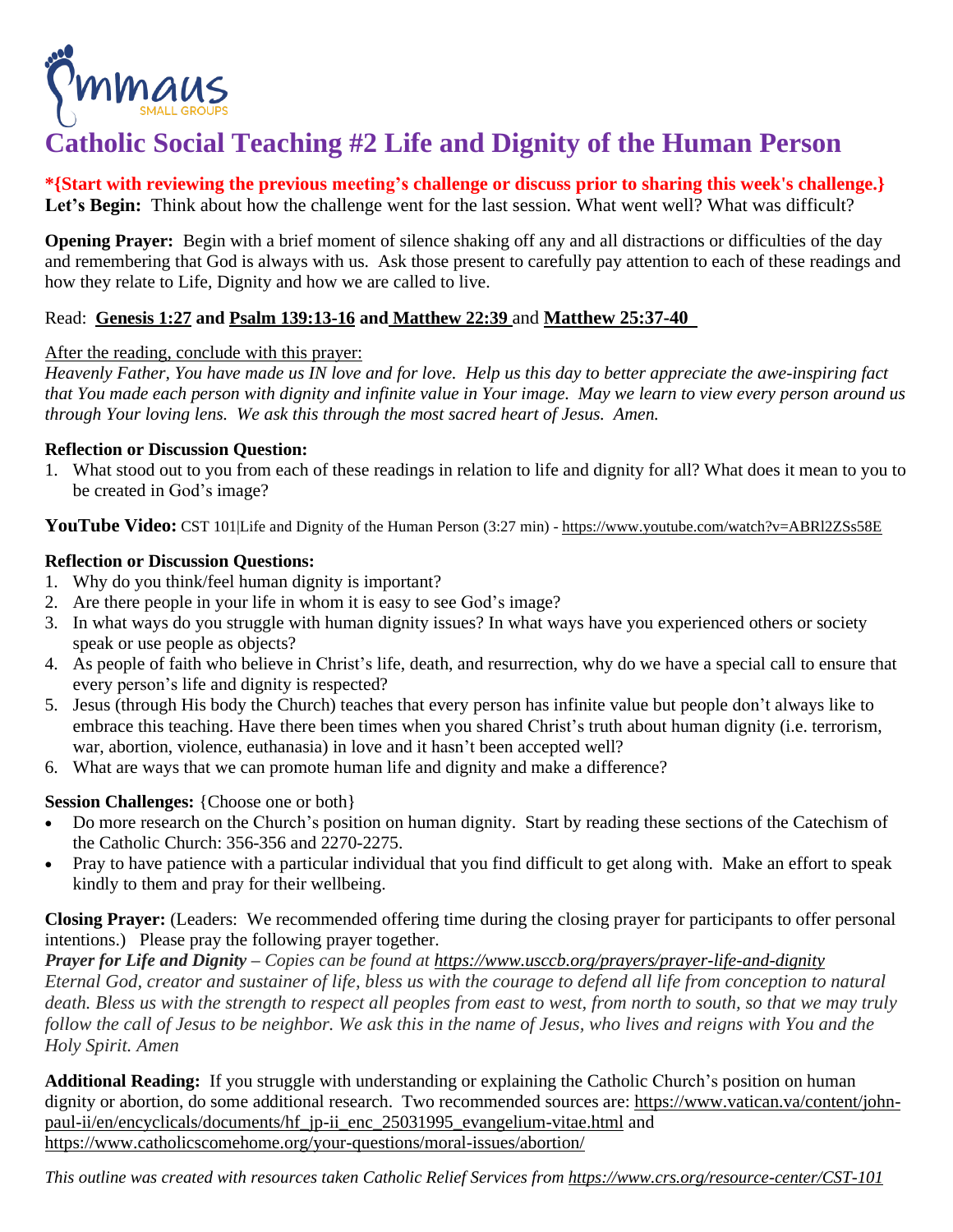

# **Catholic Social Teaching #3 Rights and Responsibilities**

**\*{Start with reviewing the previous meeting's challenge or discuss prior to sharing this week's challenge.}**

Let's **Begin:** Think about how the challenge went for the last session. What went well? What was difficult?

## **Opening Prayer:**

Begin with a brief moment of silence shaking off any and all distractions or difficulties of the day and remembering that God is always with us.

## Read: **Luke [16:19-31](https://bible.usccb.org/bible/luke/16?19)**

After the reading, conclude with this prayer: *Loving God, help us do everything we can to build a society where all people are able to exercise their human rights and fulfill their responsibilities. Amen.*

## **Reflection or Discussion Question:**

1. As you reflect on this passage, do you find yourself connecting more with Lazarus or the rich man? Why?

**YouTube Video:** CST 101|Rights and Responsibilities (3:29 min) - <https://www.youtube.com/watch?v=OPB6sXj6Fwo>

## **Leader please read these pages after the video:** - St. John XXIII, Peace on Earth (Pacem in [Terris\),](https://www.vatican.va/content/john-xxiii/en/encyclicals/documents/hf_j-xxiii_enc_11041963_pacem.html) no. 11

"We must speak of man's rights. Man has the right to live. He has the right to bodily integrity and to the means necessary for the proper development of life, particularly food, clothing, shelter, medical care, rest, and, finally, the necessary social services. In consequence, he has the right to be looked after in the event of ill health; disability stemming from his work; widowhood; old age; enforced unemployment; or whenever through no fault of his own he is deprived of the means of livelihood."

And - St. John XXIII, Peace on Earth (Pacem in [Terris\),](https://www.vatican.va/content/john-xxiii/en/encyclicals/documents/hf_j-xxiii_enc_11041963_pacem.html) no. 30

"In human society one man's natural right gives rise to a corresponding duty in other men; the duty, that is, of recognizing and respecting that right. Every basic human right draws its authoritative force from the natural law, which confers it and attaches to it its respective duty. Hence, to claim one's rights and ignore one's duties, or only half fulfill them, is like building a house with one hand and tearing it down with the other."

## **Reflection or Discussion Questions:**

- 1. Why do you think that Catholic Church social teaching indicates that the basic right to life is the foundation that cannot be taken away? Do you agree?
- 2. Where do you see or hear about rights being violated in your community or around the world?
- 3. Whose responsibility do you think/feel it is to ensure these rights are protected or fulfilled?
- 4. Did the video change your thoughts/feelings about your own responsibility to help "shape your own destiny and the destinies of others in ways that reflect the basic dignity that God has given us."?
- 5. Have you ever experienced a call to help the needs of others in your community?
- 6. How might God be inviting you to advocate to protect the rights you feel most passionate about, and to ensure that corresponding duties are fulfilled?

## **Session Challenges:** {Choose one or both}

- Read sections 11-17 and 26-30 of [Pacem](https://www.vatican.va/content/john-xxiii/en/encyclicals/documents/hf_j-xxiii_enc_11041963_pacem.html) in Terris
- Pray about how God may be inviting you to get involved or support the basic foundational right to life. After praying about this, take one action step based on how God is leading you.

**Closing Prayer:** (Leaders: We recommended offering time during the closing prayer for participants to offer personal intentions.) Please pray this prayer together.

**Prayer of the Other** text can be found here: <https://www.crs.org/resource-center/prayer-other>

*This outline was created with resources taken Catholic Relief Services from <https://www.crs.org/resource-center/CST-101>*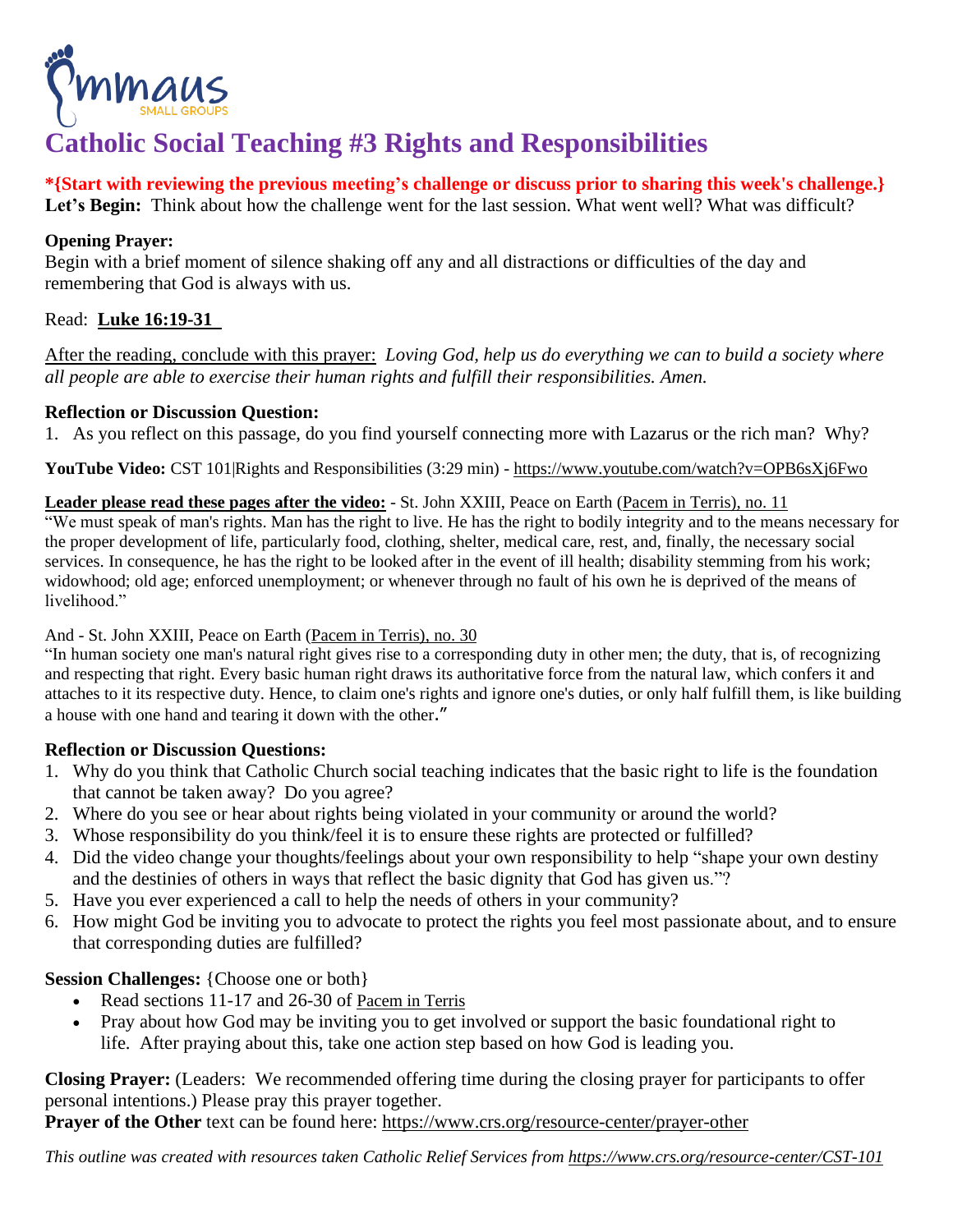

## **Catholic Social Teaching #4 Call to Family, Community and Participation**

## **\*{Start with reviewing the previous meeting's challenge or discuss prior to sharing this week's challenge.}**

Let's **Begin:** Think about how the challenge went for the last session. What went well? What was difficult?

## **Opening Prayer:**

Begin with a brief moment of silence shaking off any and all distractions or difficulties of the day and remembering that God is always with us.

#### Read: **Luke [4:16-19](https://bible.usccb.org/bible/luke/4?16)**

#### After the reading, conclude with this prayer:

Creator God, help us to join with others as disciples who seek to live the Gospel and transform our communities. We ask this through our Lord Jesus Christ, who lives and reigns with You and the Holy Spirit, one God for ever and ever. Amen.

#### **Reflection or Discussion Question:**

1. We hear in the reading this verse "He has sent me to proclaim liberty to captives and recovery of sight to the blind, to let the oppressed go free". How does Jesus help the oppressed to go free? How are we called to assist in this mission?

**YouTube Video:** CST 101|Call to Family, Community and Participation (3:44 min) - <https://www.youtube.com/watch?v=giQgWakrgQs>

After the video, read this passage out loud from no 64 of St. John Paul II, The Family in the Modern World [\(Familiaris](https://www.vatican.va/content/john-paul-ii/en/apost_exhortations/documents/hf_jp-ii_exh_19811122_familiaris-consortio.html) [Consortio\)](https://www.vatican.va/content/john-paul-ii/en/apost_exhortations/documents/hf_jp-ii_exh_19811122_familiaris-consortio.html): "While building up the Church in love, the Christian family places itself at the service of the human person and the world, really bringing about the "human advancement" whose substance was given in summary form in the Synod's Message to families: 'Another task for the family is to form persons in love and also to practice love in all its relationships, so that it does not live closed in on itself, but remains open to the community, moved by a sense of justice and concern for others, as well as by a consciousness of its responsibility *towards the whole of society.'"*

## **Reflection or Discussion Questions:**

- 1. The video shares that the family is the first place where we learn how to give of ourselves and how to communicate. Do you have any reflections on what you see in our society as compared to what God's plan is for a family? Did the video change your perspective on the importance of the family unit and how it relates to a society as a whole in any way?
- 2. The video shares that participation is not just having a voice, but also having the opportunity to offer impact. Do you see this as an important distinction? Why?
- 3. What are ways in our families and faith communities that we can cultivate a sense of responsibility for building a society in which the dignity of each person is recognized and protected?
- 4. In your family, neighborhood, school, or faith community, how might you be called to act with others to help shape our local and global communities in God's vision of justice?
- 5. This video touches on the importance of subsidiarity and how Catholics view it in relationship to helping society. The Catechism defines subsidiarity as the principle that *"a community of a higher order should not interfere in the internal* life of a community of a lower order, depriving the latter of its functions, but rather should support it in case of need and help to coordinate its activity with the activities of the rest of society, always with a view to the common good." (CCC 1883) What are your thoughts on this subject and how it should relate to decisions made for societies?
- 6. How does your own participation in one or more communities enable you to contribute toward creating a global community in God's vision of justice?

#### **Session Challenges:** {Choose one or both}

- Do some research on the term subsidiarity and its relationship to Catholic teaching. You may find this article helpful: https://bismarckdiocese.com/news/subsidiarity-a-key-principle-of-catholic-social-teaching
- Discuss this concept of the importance of the family unit and how it relates to society with another family member.

**Closing Prayer:** (Leaders: We recommended offering time during the closing prayer for participants to offer personal intentions.) Please download and pray this prayer together: [https://www.usccb.org/prayers/help-us-build-communities-gods](https://www.usccb.org/prayers/help-us-build-communities-gods-vision-justice)[vision-justice.](https://www.usccb.org/prayers/help-us-build-communities-gods-vision-justice) **Help Us Build Communities in God's Vision of Justice**

**Additional Information:** [Principles](https://www.catholic.com/magazine/print-edition/seven-principles-of-catholic-social-teaching) of Social Teaching and [Compendium](https://www.vatican.va/roman_curia/pontifical_councils/justpeace/documents/rc_pc_justpeace_doc_20060526_compendio-dott-soc_en.html) of the Social Doctrine of the Church

*This outline was created with resources taken Catholic Relief Services from <https://www.crs.org/resource-center/CST-101>*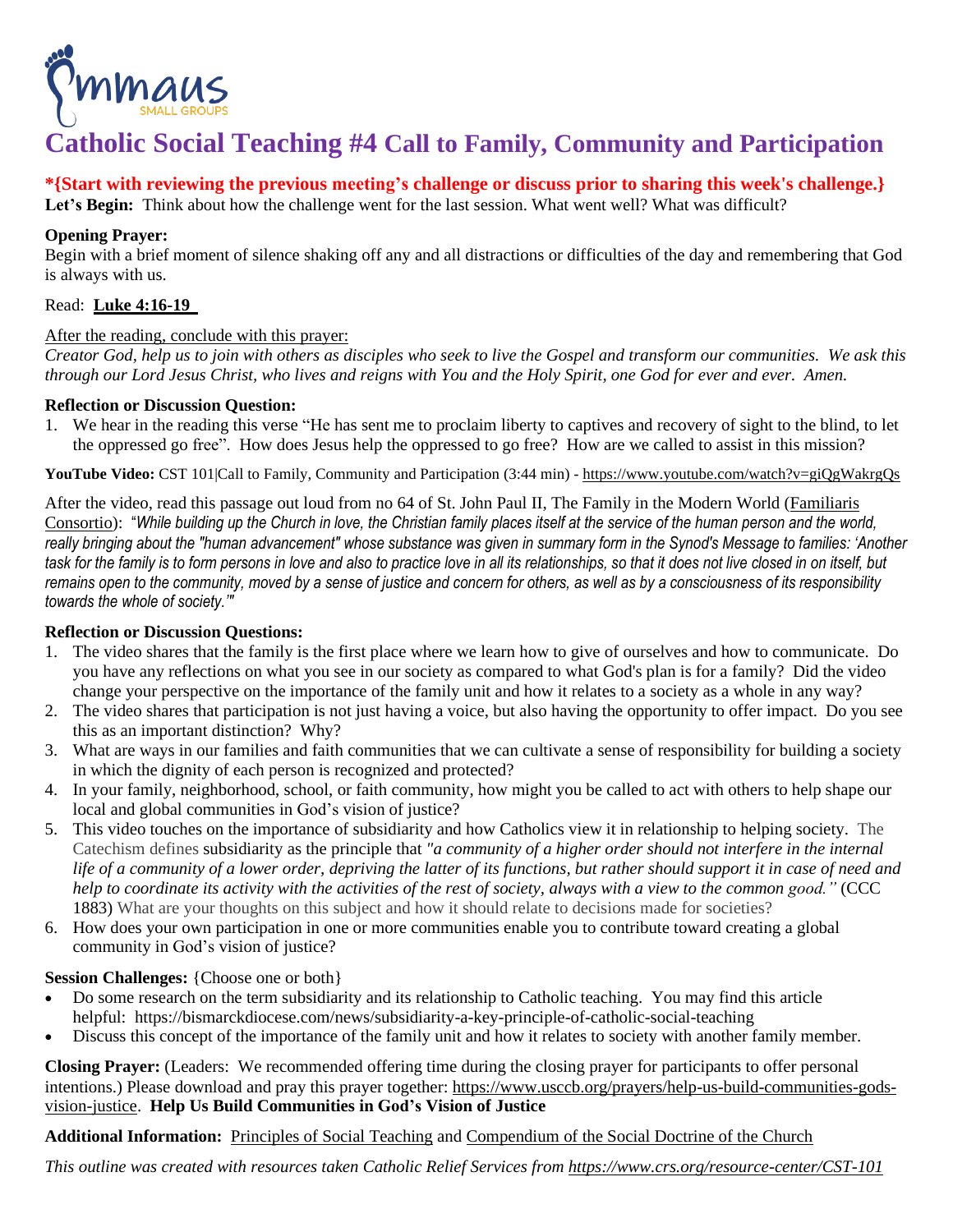

# **Catholic Social Teaching #5 Solidarity**

**\*{Start with reviewing the previous meeting's challenge or discuss prior to sharing this week's challenge.}** Let's Begin: Think about how the challenge went for the last session. What went well? What was difficult?

## **Opening Prayer:**

Begin with a brief moment of silence shaking off any and all distractions or difficulties of the day and remembering that God is always with us.

## Read: **1 [Corinthians](https://bible.usccb.org/bible/1corinthians/12?22) 12:22-26**

## After the reading, conclude with this prayer:

Loving God, help us to do everything we can to build a society where all people are able to exercise their human *rights and fulfill their responsibilities. Amen.*

## **Reflection or Discussion Question:**

- 1. What resonates with you from this reading? How does this relate to living with one another and faith?
- 2. Our video will go a bit more into what Solidarity means. How would you define solidarity?

## **YouTube Video:** CST 101|Solidarity (3:55 min) - <https://www.youtube.com/watch?v=cteMjwOBPtw>

## **Reflection or Discussion Questions:**

- 3. How if at all has your view of solidarity changed after watching the video?
- 4. In the video it talks about the Catholic belief that all things were created by God thereby all creatures are related to one another. Do you believe this to be true? Why or why not?
- 5. The video goes on to explain that solidarity is a commitment for the welfare of each other, that we are one human family. What does this mean to you? Share some specific personal examples of how you or those in your life have taken care of another's needs.
- 6. Can you offer an example of the difference between doing something for someone versus doing something with someone? Can you think of an example in scripture of this?
- 7. Compassion comes from the root words "com" and "passion," which means "to suffer with" another. When have you experienced deep compassion for the suffering of another?
- 8. What do you think this world would be like if we practiced true faith filled solidarity?

## **Session Challenges:** {Choose one or both}

- The video discussed prayer as the first step in helping to make clear priorities. Take some time this week and ask God how He wishes you to prioritize Him. Some ideas might be: placing prayer time on your calendar, making sure to attend Mass, fasting from social media or time on your phone, or finding a Christian cause to donate to that helps the poor.
- If there is someone in your life who is suffering, try to ease their suffering this week. If you have been struggling with something yourself, share your struggle with someone you can trust. Allow this individual to support you through your struggle. If you can't think of anyone that is suffering, then ask God to place someone in need in your path.

**Closing Prayer:** (Leaders: We recommended offering time during the closing prayer for participants to offer personal intentions.) Please pray this prayer together.

**Because We are Yours** text can be found here: <https://www.crs.org/resource-center/because-we-are-yours>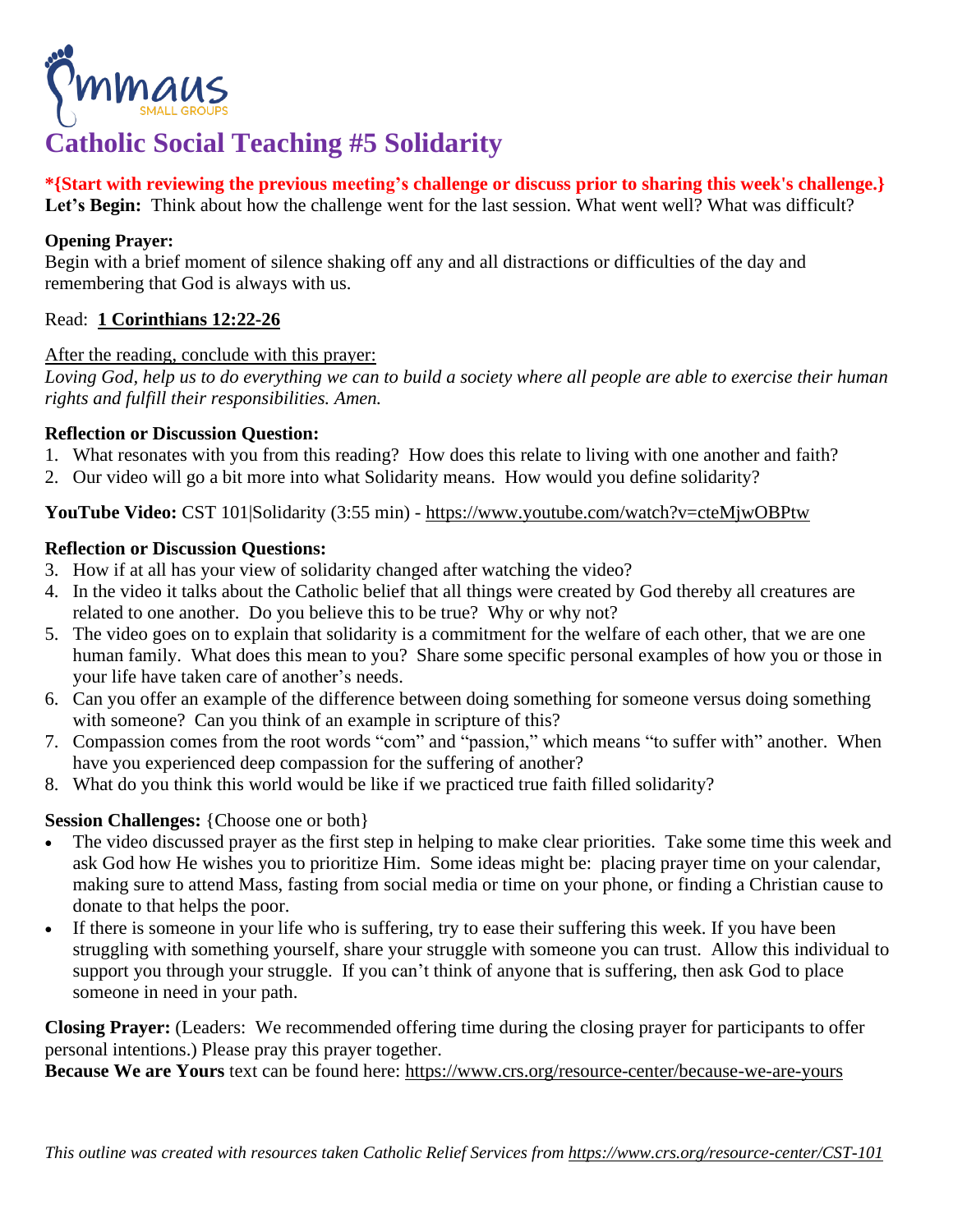

## **Catholic Social Teaching #6 The Poor and Vulnerable**

**\*{Start with reviewing the previous meeting's challenge or discuss prior to sharing this week's challenge.}** Let's **Begin:** Think about how the challenge went for the last session. What went well? What was difficult?

## **Opening Prayer:**

Begin with a brief moment of silence shaking off any and all distractions or difficulties of the day and remembering that God is always with us.

## Read: **[Matthew](https://bible.usccb.org/bible/matthew/25?34) 25:34-40**

## After the reading, conclude with this prayer:

Heavenly Lord, You tell us to feed the hungry and clothe the naked, to care and visit the ill and those in prison. Open our eyes to the needs of others and grow in us a desire to obey Your words. Create in us a great compassion for the most vulnerable in our society and the world. We ask this in Your name, Jesus. Amen.

## **Reflection or Discussion Question:**

1. Why do you think God asks us to help the vulnerable? Who are the "vulnerable, poor, or forgotten" in your life?

**YouTube Video:** Francis Week #3: Concern for the Marginalized (2:57 min) <https://www.youtube.com/watch?v=ANV22ummz98>

## **Reflection or Discussion Questions:**

- 2. It can be difficult to focus on the harshness of reality. What are ways that you turn to comfort, entertainment, or distractions to ignore them?
- 3. The poor and marginalized are the face of God. What does this mean to you? In what ways is this true?
- 4. Who are the poor and marginalized in your community? How do you feel your community treats or supports these people? What do you feel are some of the larger issues at work that cause poverty in your community?
- 5. Have you witnessed any ways in which God has come to the rescue of the vulnerable or forgotten?
- 6. What happens to us or society when we refuse to pick up our crosses and defend, relieve, or liberate the poor?
- 7. How does Jesus' own poverty, and the scripture passage (Mt 25:34-40) challenge you to join in solidarity with the marginalized?
- 8. Have you ever reflected on how you personally respond or should respond to the marginalized before tonight? Are there any ways in which you feel you could get involved with a ministry or help the poor, vulnerable, or forgotten?

## **Session Challenges:** {Choose one or both}

- Do some research on various organizations or causes that help the vulnerable in your community and see if there are ways that you can get involved.
- Consider if there is anyone in your life that is especially lonely and forgotten. Reach out to them and let them know you care.

**Closing Prayer:** (Leaders: We recommended offering time during the closing prayer for participants to offer personal intentions.) Please pray this prayer together.

Download the **Call Us Forth Prayer** here: <https://www.crs.org/resource-center/call-us-forth>

**Additional Information:** To learn more about the CARES services in Farmington Hills click [here.](https://caresfh.org/services/)